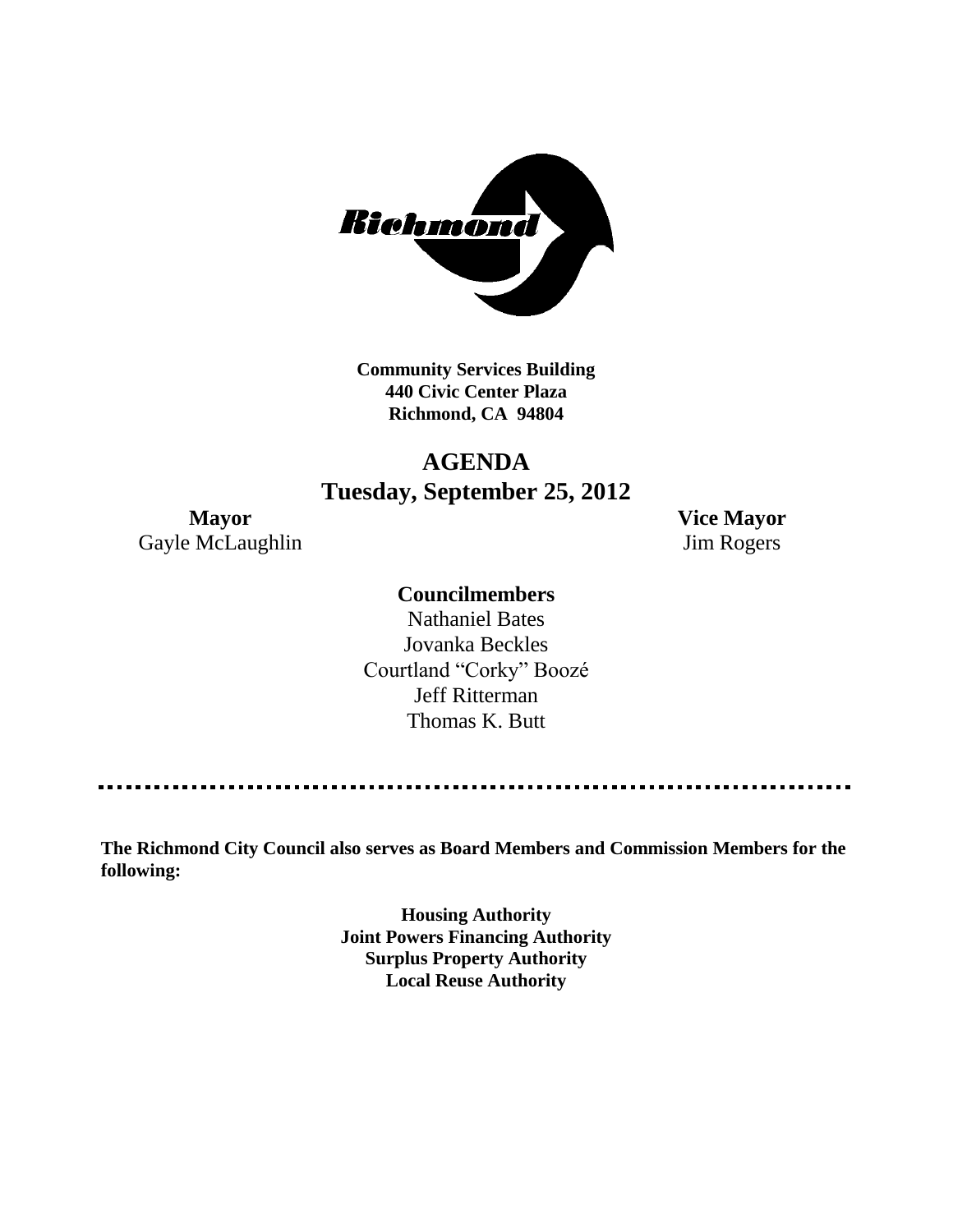# **MEETING PROCEDURES**

The City of Richmond encourages community participation at its City Council meetings and has established procedures that are intended to accommodate public input in a timely and time-sensitive way. As a courtesy to all members of the public who wish to participate in City Council meetings, please observe the following procedures:

**PUBLIC COMMENT ON AGENDA ITEMS:** Anyone who desires to address the City Council on items appearing on the agenda must complete and file a pink speaker's card with the City Clerk **prior** to the City Council's consideration of the item. Once the City Clerk has announced the item and discussion has commenced, no person shall be permitted to speak on the item other than those persons who have submitted their names to the City Clerk. Your name will be called when the item is announced for discussion. **Each speaker will be allowed TWO (2) MINUTES to address the City Council on NON-PUBLIC HEARING items listed on the agenda.**

**OPEN FORUM FOR PUBLIC COMMENT:** Individuals who would like to address the City Council on matters not listed on the agenda or on **Presentations, Proclamations and Commendations, Report from the City Attorney, or Reports of Officers** may do so under Open Forum. All speakers must complete and file a pink speaker's card with the City Clerk **prior** to the commencement of Open Forum. **The amount of time allotted to individual speakers shall be determined based on the number of persons requesting to speak during this item. The time allocation for each speaker will be as follows: 15 or fewer speakers, a maximum of 2 minutes; 16 to 24 speakers, a maximum of 1 and one-half minutes; and 25 or more speakers, a maximum of 1 minute.**

## **SPEAKERS ARE REQUESTED TO OCCUPY THE RESERVED SEATS IN THE FRONT ROW BEHIND THE SPEAKER'S PODIUM AS THEIR NAME IS ANNOUNCED BY THE CITY CLERK.**

**CONSENT CALENDAR:** Consent Calendar items are considered routine and will be enacted, approved or adopted by one motion unless a request for removal for discussion or explanation is received from the audience or the City Council. A member of the audience requesting to remove an item from the Consent Calendar must complete and file a speaker's card with the City Clerk **prior to the City Council's consideration of Agenda Review.** An item removed from the Consent Calendar may be placed anywhere on the agenda following the City Council's agenda review.

Any law enforcement officer on duty or whose service is commanded by the presiding officer shall be Sergeant-at-Arms of the Council meetings. He/she, or they, shall carry out all orders and instructions given by the presiding officer for the purpose of maintaining order and decorum at the Council meetings (City Council Rules of Procedure and Order Section III F, RMC Section 2.12.030).

**\*\*\*\*\*\*\*\*\*\*\*\*\*\*\*\*\*\*\*\*\*\*\*\*\*\*\*\*\*\*\*\*\*\*\*\*\*\*\*\*\*\*\*\*\*\*\*\*\*\*\*\*\*\*\*\*\*\***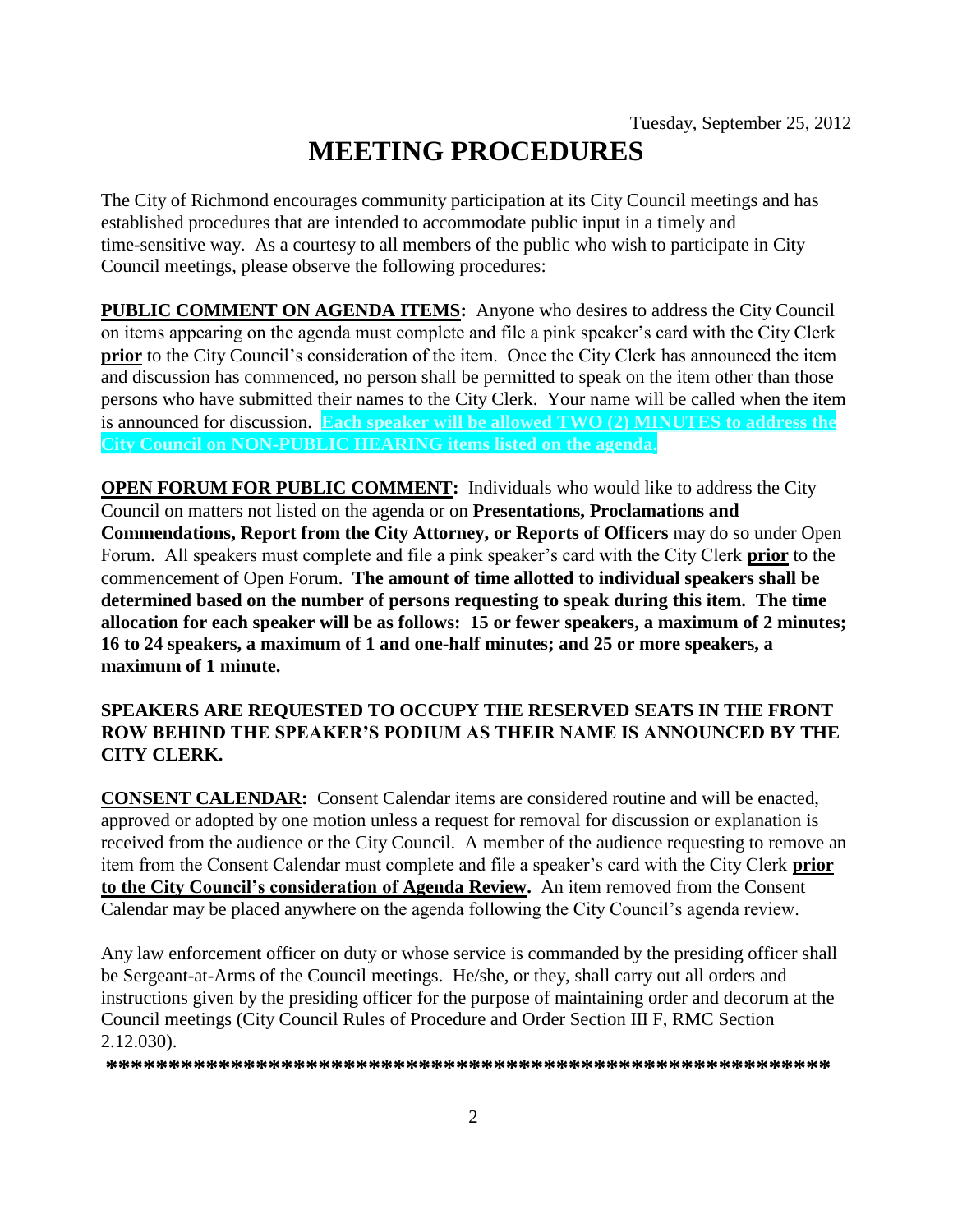## **EVENING OPEN SESSION**

5:30 p.m.

## **A. ROLL CALL**

## **B. PUBLIC COMMENT**

## **C. ADJOURN TO CLOSED SESSION**

## **CLOSED SESSION**

Shimada Room of the Community Services Building

## **A. CITY COUNCIL**

**A-1.** CONFERENCE WITH LEGAL COUNSEL - EXISTING LITIGATION (Subdivision [a] of Government Code Section 54956.9):

Community Coalition Against Beverage Taxes et al vs. City of Richmond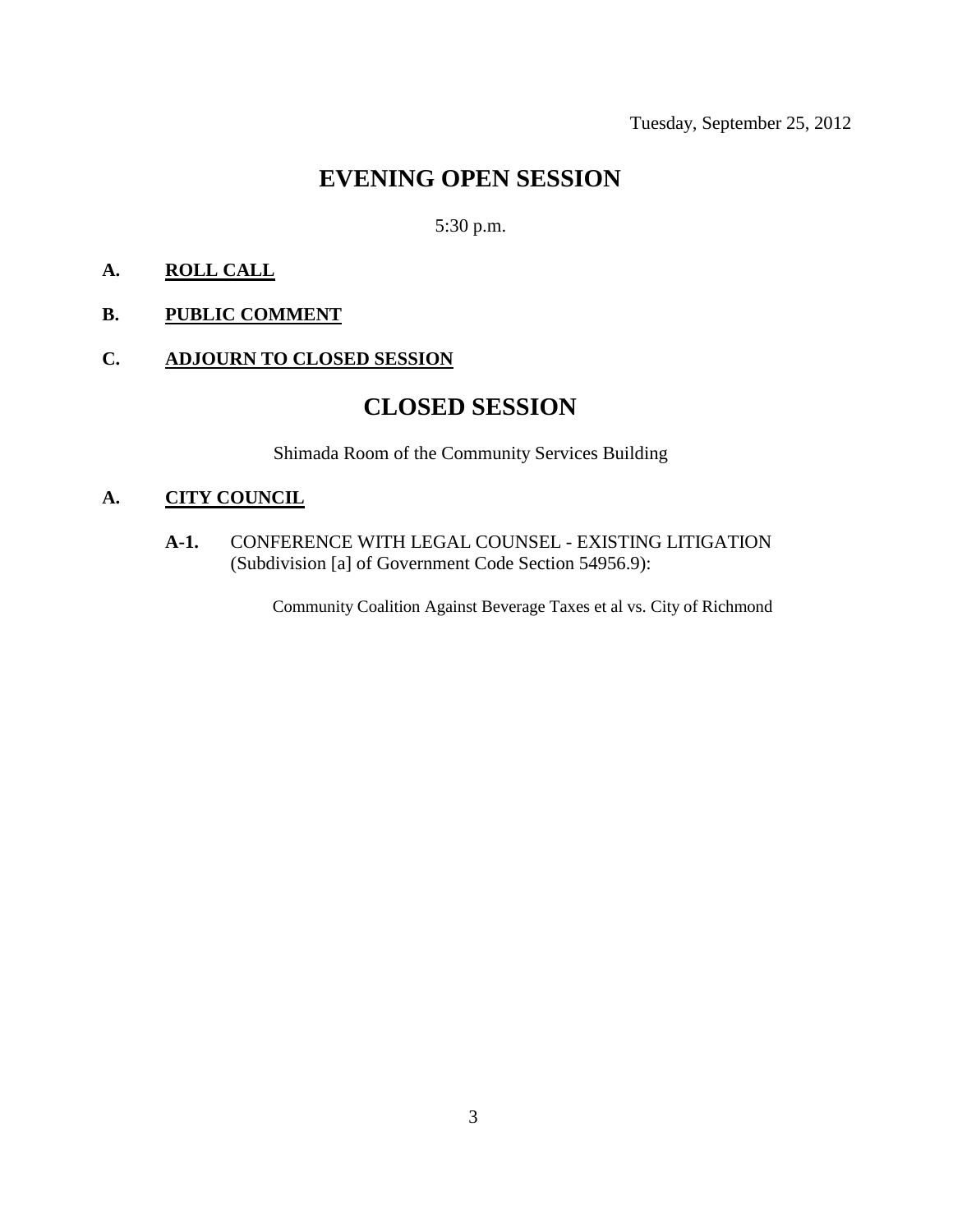## **SPECIAL MEETING OF THE RICHMOND CITY COUNCIL**

6:30 p.m.

- **A. PLEDGE TO THE FLAG**
- **B. ROLL CALL**
- **C. READING OF THE CODE OF ETHICS**
- **D. STATEMENT OF CONFLICT OF INTEREST**
- **E. AGENDA REVIEW**
- **F. OPEN FORUM FOR PUBLIC COMMENT**

#### **G. PRESENTATIONS, PROCLAMATIONS, AND COMMENDATIONS**

- **G-1.** PROCLAMATION acknowledging Fire Prevention Week October 7-13, 2012 Mayor McLaughlin (620-6503).
- **G-2.** PROCLAMATION honoring Richmond Sports Clubs for their dedication to promoting sports and recreation among Richmond youth, and honoring the Safe Athletic Fields for Education (SAFE) Coalition for their efforts and advocacy for easier access and expanded sports fields in Richmond - Mayor McLaughlin (620- 6503).
- **G-3.** PROCLAMATION in recognition of National Hispanic Heritage Month Mayor McLaughlin (650-6503) and Councilmember Beckles (620-6581).

### **H. REPORT FROM THE CITY ATTORNEY OF FINAL DECISIONS MADE AND NON-CONFIDENTIAL DISCUSSIONS HELD DURING CLOSED SESSION**

## **I. CITY COUNCIL CONSENT CALENDAR**

**I-1.** APPROVE the Second Amended 2012/2013 North Richmond Waste and Recovery Mitigation Fee Expenditure Plan specifying the activities, programs, and services to be funded by mitigation fees charged on material and waste processed at the Bulk Material Processing Center (BMPC), located at the West Contra Costa Sanitary Landfill (WCCSL), through June 30, 2013, as recommended for approval by the North Richmond Mitigation Fee Joint Planning Committee - City Manager's Office (Bill Lindsay 620-6512).